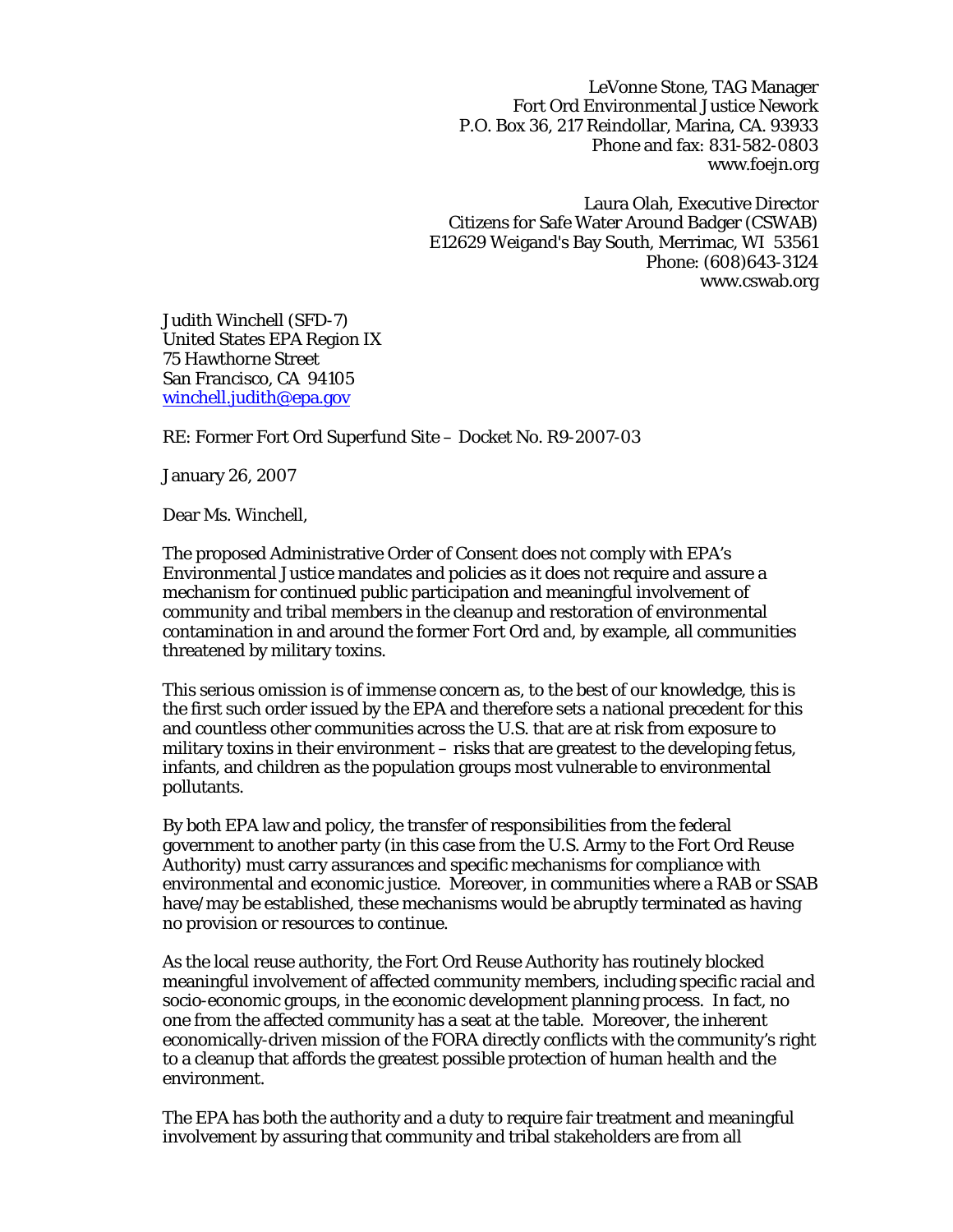perspectives and are armed with the capacity to participate in policy development as full partners that are afforded necessary support and resources.

For these reasons, we urge the EPA to extend the public comment period, to hold public meetings to actively solicit and incorporate comments from affected community and tribal members, and to withdraw the proposed Administrative Consent Order as it fails to require and assure a mechanism for continued public participation and meaningful involvement of community and tribal members.

Sincerely,

Levonne Stone, Executive Director, Fort Ord Environmental Justice Network

Laura Olah, Executive Director, Citizens for Safe Water Around Badger

Kaye Kiker, Organizer, Citizens Task Force, York, Alabama

Wilbur Slockish, Columbia River Economic and Education Development, Oregon

Dr. Herbert J Bernstein, President, Institute for Science and Interdisciplinary Studies, **Massachusetts** 

Betty Salamun, Artistic Director, DanceCircus, Ltd

J. Gilbert Sanchez, Director, Tribal Environmental Watch Alliance, New Mexico

Guy Wolf, Co-Chair, La Crosse Coalition for Peace and Justice, Wisconsin

Elaine Cimino, Director, Citizens For Environmental Safeguards, New Mexico

Robert A. LoPinto, PE, Co-Chair, Ft. Totten Restoration Advisory Board, New York State

Joseph DiGangi, PhD, Scientist, Environmental Health Fund

Melodie Dove, Lead Environmental Organizer, Concerned Citizens of South Central Los Angeles

Will Fantle, Northern Thunder, Eau Claire

Dr. Warren Porter, Prof. of Zoology, Prof. of Environmental Toxicology, Dept. of Zoology, University of Wisconsin, Madison

Paul Herr, Owner, Paul Herr Consulting

Lyndie Malan, Executive Director, Great Keppel Island Conservation Group

John E. Peck, Executive Director, Family Farm Defenders

Bonnie Urfer, John LaForge, Co-Directors, Nukewatch

Mike Schade, PVC Campaign Coordinator, Center for Health, Environment and **Justice** 

Denny Larson, Director, Global Community Monitor, California

Peter Montague, Ph.D., Director, Environmental Research Foundation

Vina Colley, Portsmouth/Piketon Residents for Environmental Safety and Security (PRESS), Ohio

Bill Ahrens, President, Mining Coalition of Wisconsin

Rick Hind, Legislative Director, Greenpeace Toxics Campaign, Washington DC

Mary David Walgenbach OSB, Prioress, Benedictine Women of Madison, Wisconsin

Julie Enslow, Project Organizer, Peace Action Wisconsin